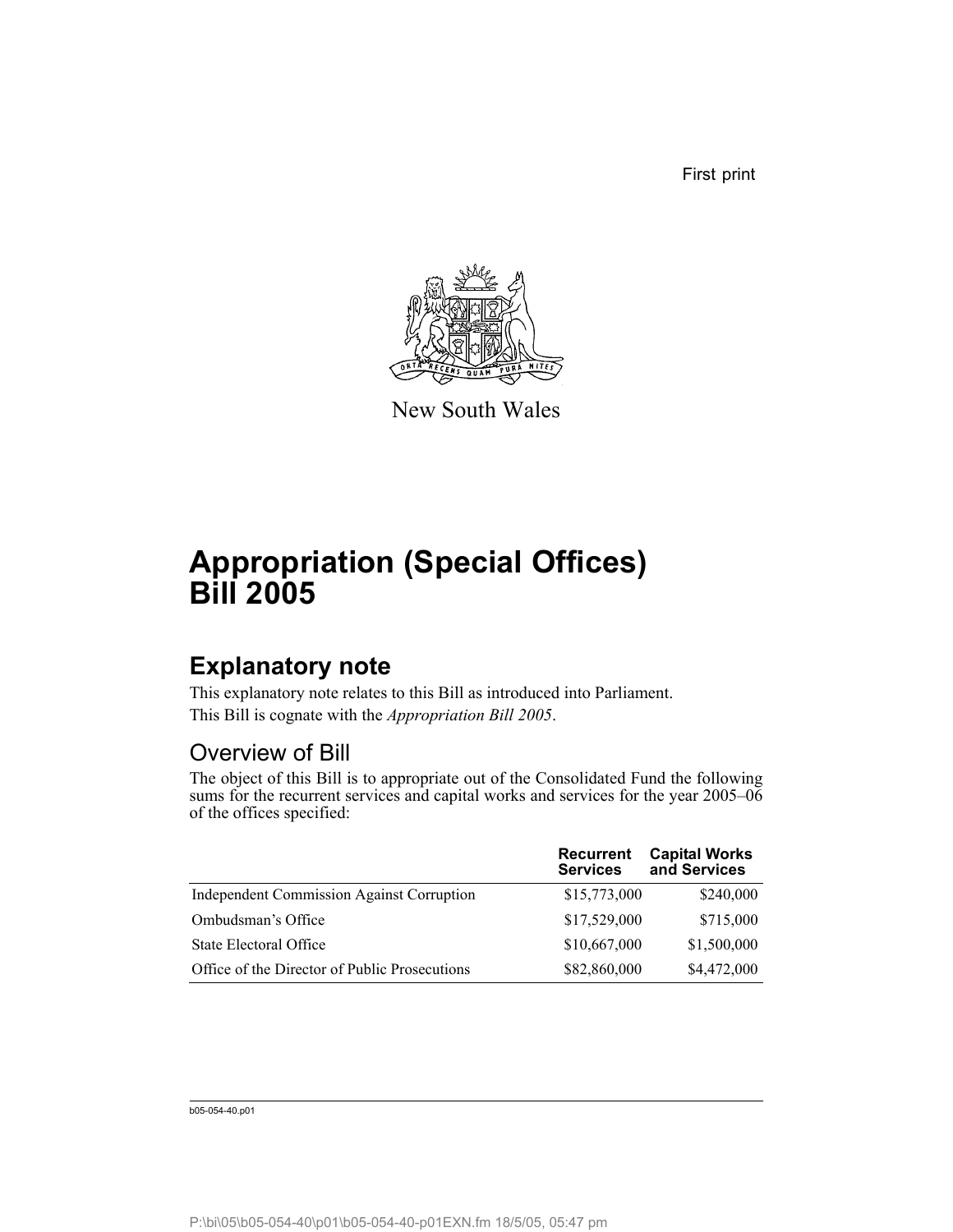Appropriation (Special Offices) Bill 2005

Explanatory note

Explanatory note page 2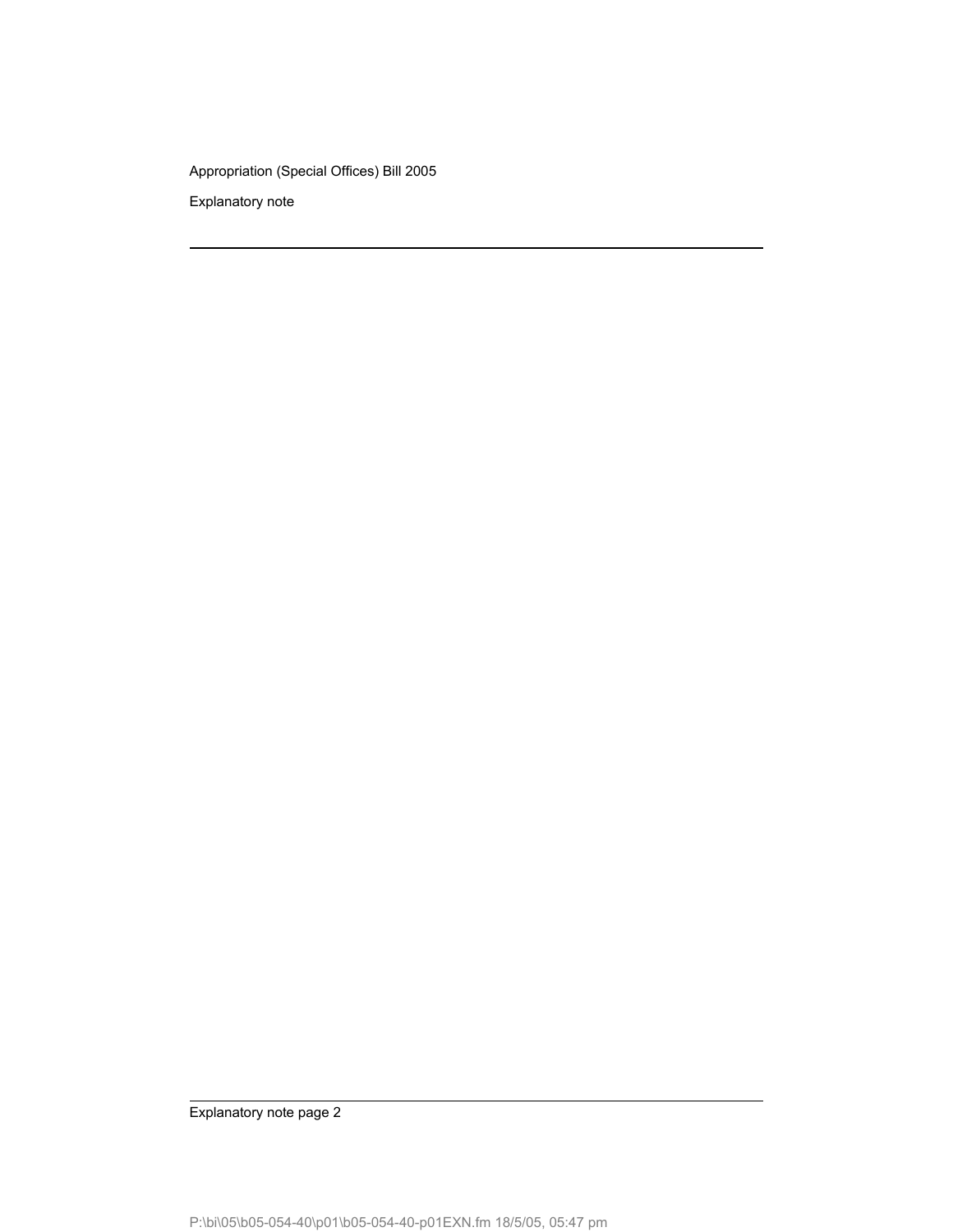First print



New South Wales

# **Appropriation (Special Offices) Bill 2005**

## **Contents**

|   |                                                                                                   | Page |
|---|---------------------------------------------------------------------------------------------------|------|
| 1 | Name of Act                                                                                       |      |
| 2 | Commencement                                                                                      | 2    |
| 3 | Interpretation                                                                                    | 2    |
| 4 | Appropriation from Consolidated Fund 2005–06 for<br>recurrent services of certain offices         | 2    |
| 5 | Appropriation from Consolidated Fund 2005–06 for<br>capital works and services of certain offices | 2    |
| 6 | Premier                                                                                           | 3    |
|   | <b>Attorney General</b>                                                                           | 4    |
| 8 | Variation of authorised payments from Consolidated Fund                                           |      |
| 9 | Appointment of person to carry out the functions of the<br>Treasurer under section 8              | 5    |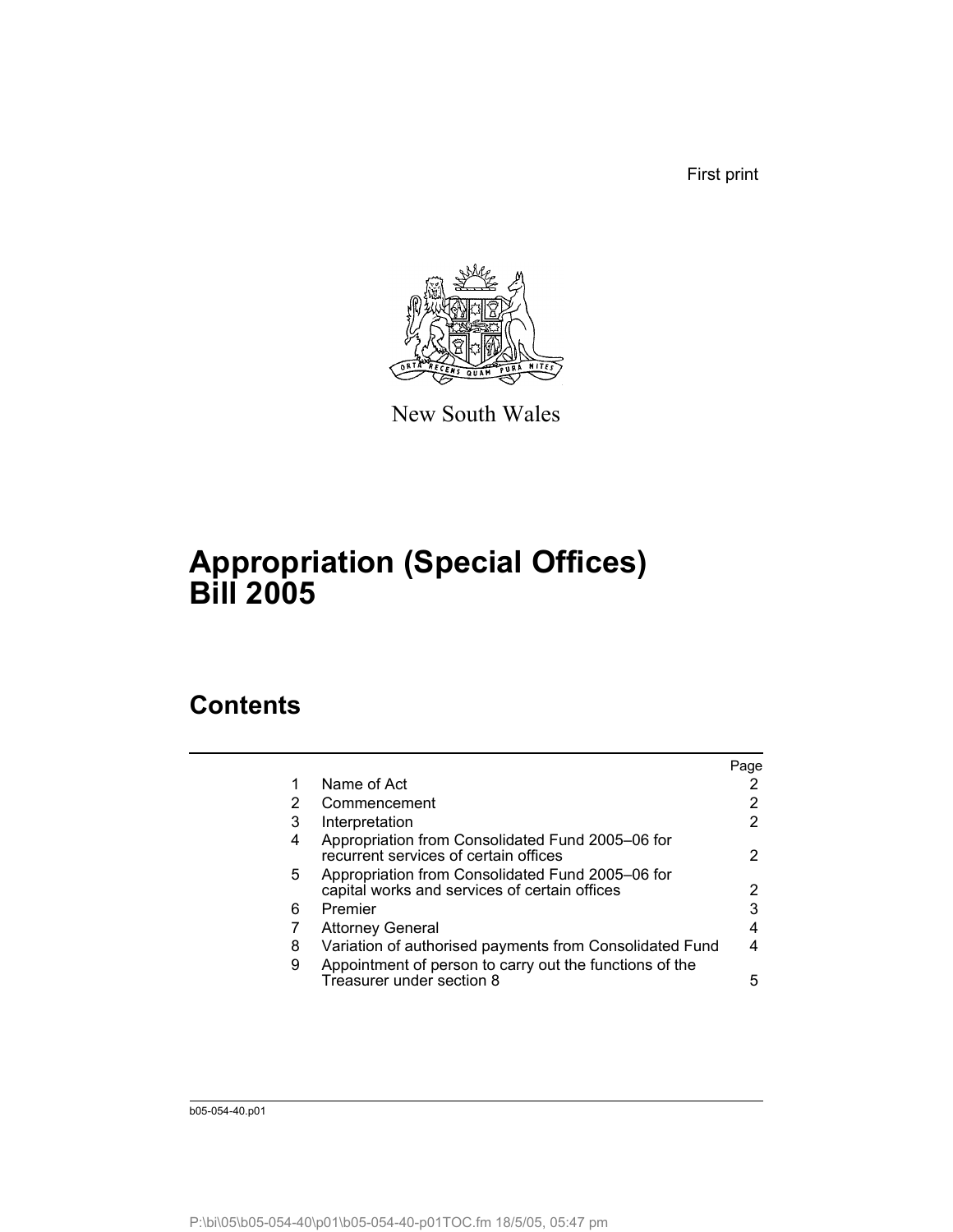Appropriation (Special Offices) Bill 2005

**Contents** 

Page

Contents page 2

P:\bi\05\b05-054-40\p01\b05-054-40-p01TOC.fm 18/5/05, 05:47 pm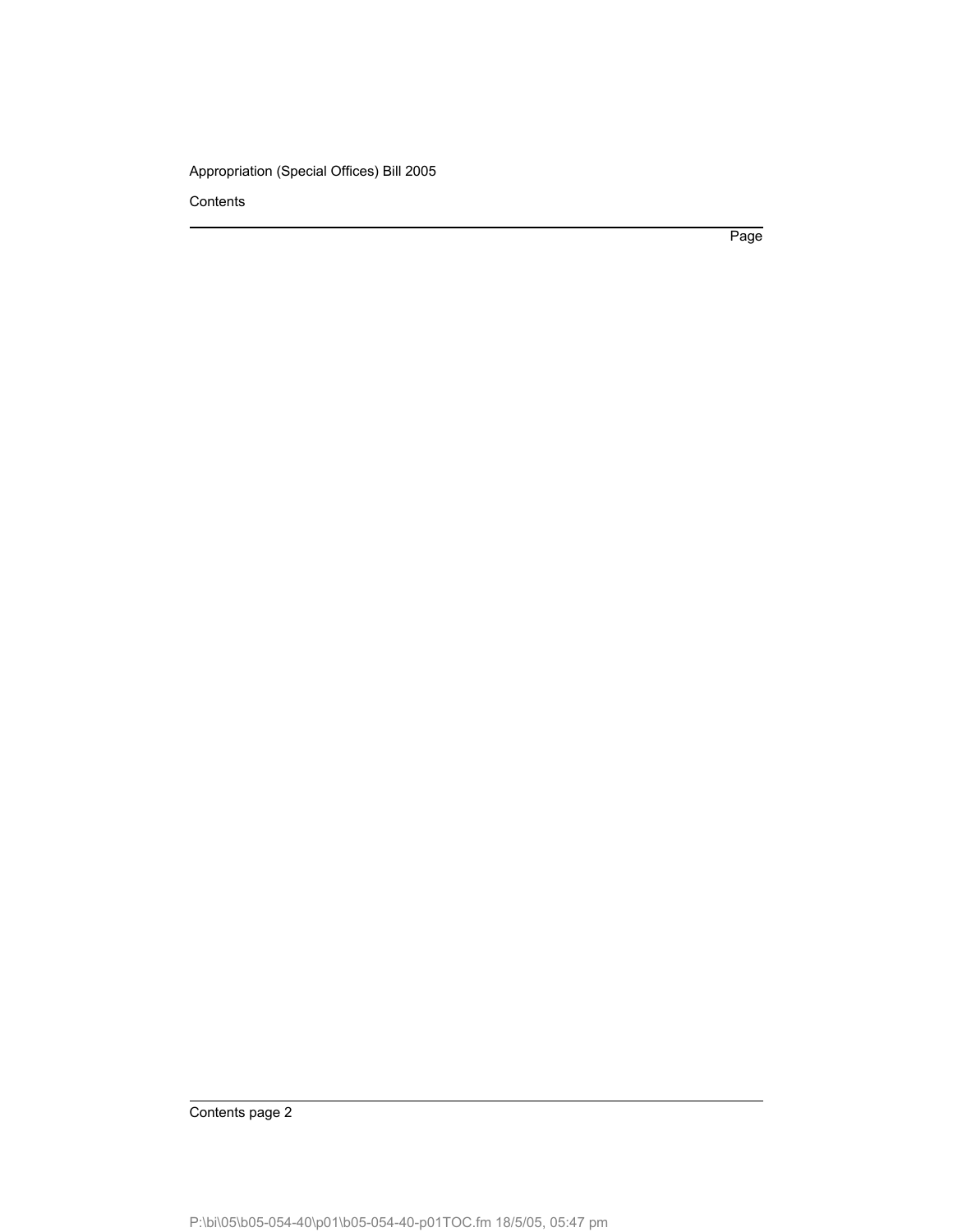

New South Wales

# **Appropriation (Special Offices) Bill 2005**

No , 2005

## **A Bill for**

An Act to appropriate out of the Consolidated Fund sums for the recurrent services and capital works and services of certain offices for the year 2005–06.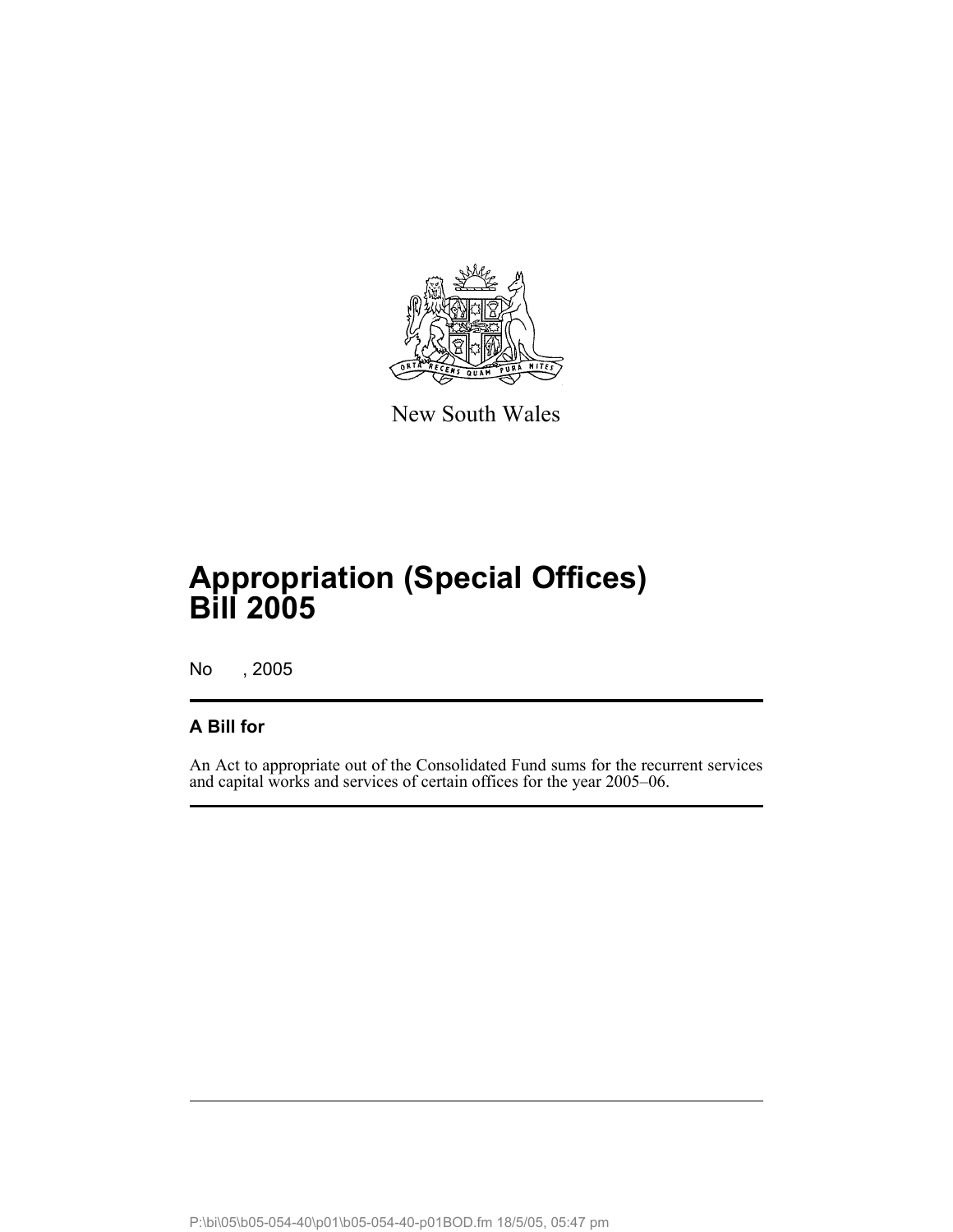<span id="page-5-3"></span><span id="page-5-2"></span><span id="page-5-1"></span><span id="page-5-0"></span>

|              |     | The Legislature of New South Wales enacts:                                                                                                                                                                                                                                                                                                                            | $\mathbf{1}$               |
|--------------|-----|-----------------------------------------------------------------------------------------------------------------------------------------------------------------------------------------------------------------------------------------------------------------------------------------------------------------------------------------------------------------------|----------------------------|
| 1            |     | <b>Name of Act</b>                                                                                                                                                                                                                                                                                                                                                    | $\overline{2}$             |
|              |     | This Act is the <i>Appropriation (Special Offices) Act 2005</i> .                                                                                                                                                                                                                                                                                                     | 3                          |
| $\mathbf{2}$ |     | <b>Commencement</b>                                                                                                                                                                                                                                                                                                                                                   | $\overline{4}$             |
|              |     | This Act commences or is taken to have commenced on 1 July 2005.                                                                                                                                                                                                                                                                                                      | 5                          |
| $\mathbf{3}$ |     | Interpretation                                                                                                                                                                                                                                                                                                                                                        | 6                          |
|              | (1) | In this Act, a reference to the year 2005–06 is a reference to the year<br>from 1 July 2005 to 30 June 2006.                                                                                                                                                                                                                                                          | $\tau$<br>8                |
|              | (2) | A reference in the <i>Public Finance and Audit Act 1983</i> to an or the<br>Appropriation Act includes a reference to this Act.                                                                                                                                                                                                                                       | 9<br>10                    |
| 4            |     | Appropriation from Consolidated Fund 2005-06 for recurrent services of<br>certain offices                                                                                                                                                                                                                                                                             | 11<br>12                   |
|              | (1) | Out of the Consolidated Fund there are hereby appropriated the sums<br>identified in sections 6 and 7, as the sums appropriated by this Act for<br>recurrent services, which sums may be issued and applied for or towards<br>the several uses and purposes expressed in those sections for recurrent<br>services for the year $\overline{2005}$ –06.                 | 13<br>14<br>15<br>16<br>17 |
|              | (2) | The total sum appropriated out of the Consolidated Fund for recurrent<br>services for the year 2005–06, in accordance with the provisions of<br>sections 6 and 7, is the sum of $$126,829,000$ .                                                                                                                                                                      | 18<br>19<br>20             |
|              | (3) | Any amounts expended for recurrent services under section 25 of the<br>Public Finance and Audit Act 1983 or any Supply Act on or after 1 July<br>2005 and before the date of assent to this Act are taken to have been<br>expended out of such of the sums for recurrent services set out in<br>sections 6 and 7, as may be determined by the Treasurer.              | 21<br>22<br>23<br>24<br>25 |
| 5            |     | Appropriation from Consolidated Fund 2005-06 for capital works and<br>services of certain offices                                                                                                                                                                                                                                                                     | 26<br>27                   |
|              | (1) | Out of the Consolidated Fund there are hereby appropriated the sums<br>identified in sections 6 and 7, as the sums appropriated by this Act for<br>capital works and services, which sums may be issued and applied for<br>or towards the several uses and purposes expressed in those sections for<br>capital works and services for the year $200\overline{5}$ –06. | 28<br>29<br>30<br>31<br>32 |
|              | (2) | The total sum appropriated out of the Consolidated Fund for capital<br>works and services for the year 2005–06, in accordance with the<br>provisions of sections 6 and 7, is the sum of \$6,927,000.                                                                                                                                                                  | 33<br>34<br>35             |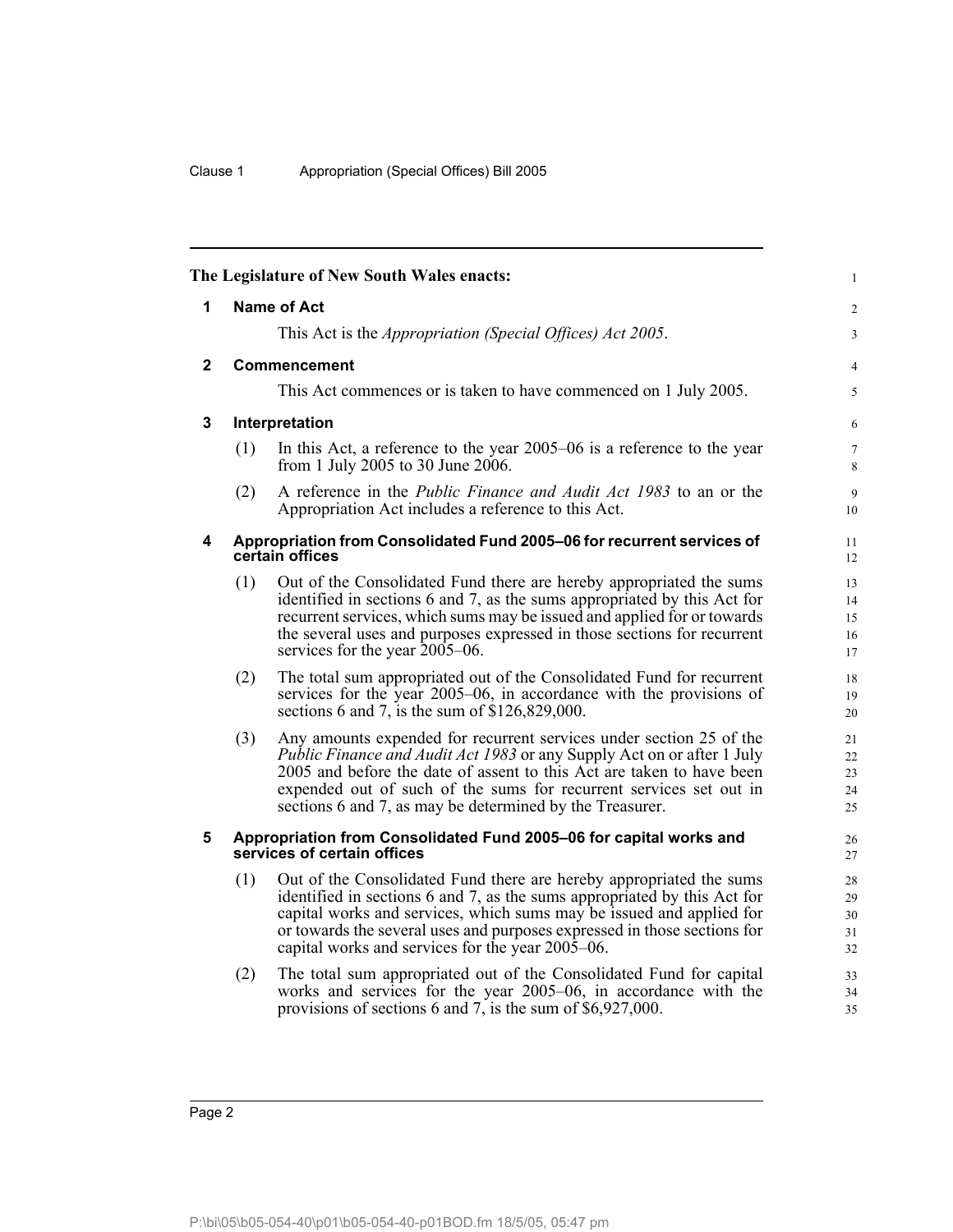**\$,000**

(3) Any amounts expended for capital works and services under section 25 of the *Public Finance and Audit Act 1983* or any Supply Act on or after 1 July 2005 and before the date of assent to this Act are taken to have been expended out of such of the sums for capital works and services set out in sections 6 and 7, as may be determined by the Treasurer.

### <span id="page-6-0"></span>**6 Premier**

(1) RECURRENT SERVICES: The sum of \$43,969,000 is hereby appropriated to the Premier for the recurrent services of the following:

|                 |                                           | $\mathbf{v}$ , v v v |
|-----------------|-------------------------------------------|----------------------|
| 01.             | Independent Commission Against Corruption | 15,773               |
|                 | 02. Ombudsman's Office                    | 17,529               |
| 03 <sub>1</sub> | State Electoral Office                    | 10,667               |
|                 | Total, Recurrent Services                 | 43.969               |
|                 |                                           |                      |

## (2) CAPITAL WORKS AND SERVICES: The sum of \$2,455,000 is hereby appropriated to the Premier for the capital works and services of the following:

|  | ١ |
|--|---|
|  | I |
|  |   |

6 7 8

|     |                                               | \$,000 |
|-----|-----------------------------------------------|--------|
|     | 01. Independent Commission Against Corruption | 240    |
|     | 02. Ombudsman's Office                        | 715    |
| 03. | State Electoral Office                        | 1,500  |
|     | Total, Capital Works and Services             | 2.455  |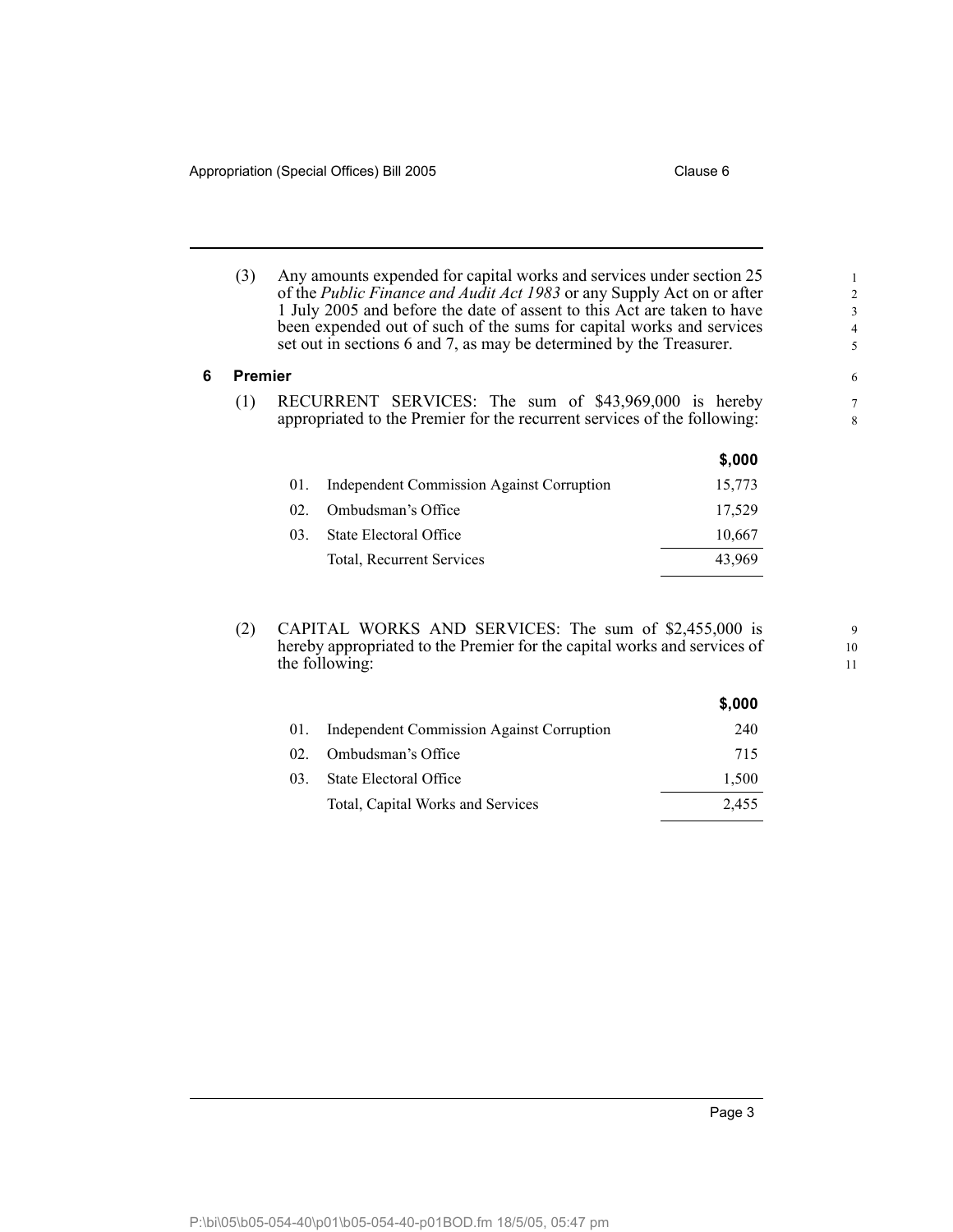## <span id="page-7-0"></span>**7 Attorney General**

(1) RECURRENT SERVICES: The sum of \$82,860,000 is hereby appropriated to the Attorney General for the recurrent services of the following:

|      |                                               | \$.000 |
|------|-----------------------------------------------|--------|
| 01 - | Office of the Director of Public Prosecutions | 82.860 |
|      | <b>Total, Recurrent Services</b>              | 82.860 |

5 6 7

(2) CAPITAL WORKS AND SERVICES: The sum of \$4,472,000 is hereby appropriated to the Attorney General for the capital works and services of the following:

|    |                                               | \$,000 |
|----|-----------------------------------------------|--------|
| 01 | Office of the Director of Public Prosecutions | 4.472  |
|    | Total, Capital Works and Services             | 4.472  |

### <span id="page-7-1"></span>**8 Variation of authorised payments from Consolidated Fund**

- (1) In this section, *purpose* means a purpose specified in section 6 or 7 in relation to a Minister to which a sum is appropriated for recurrent services or for capital works and services.
- (2) Payment of a sum appropriated under section 6 or 7 for a purpose may not be made in excess of the sum specified for the purpose, except as provided by this section or Division 4 of Part 2 of the *Public Finance and Audit Act 1983*.
- (3) If the exigencies of government so require, the Treasurer may authorise the payment of a sum in excess of the amount specified for a purpose, but only if an equivalent sum is not paid out for another purpose, whether the other purpose is specified in relation to the same or a different Minister, subject to subsection (4).
- (4) A sum appropriated for recurrent services may only be paid out for recurrent services and a sum appropriated for capital works and services may only be paid out for capital works and services.
- (5) This section does not apply to sums appropriated by another Act.